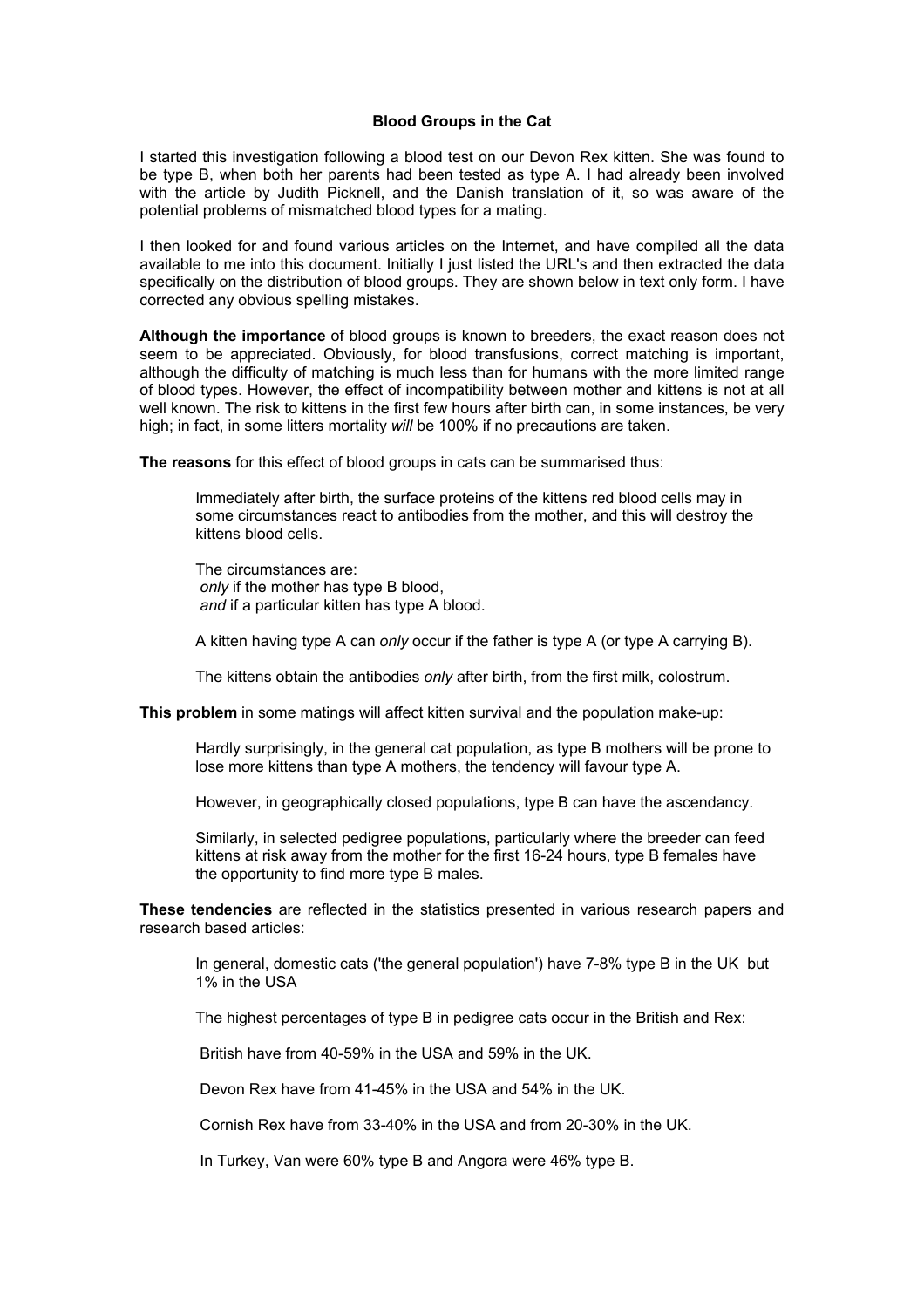The reason for the differences between percentages in the different countries own research is probably statistically insignificant. The significant difference for the Rexes between the two countries is very interesting. The difference between the general cat population ('domestics') and the selected ('pedigree') cat population is highly significant.

Generally, it should be clear to all breeders that the death of just born kittens due to this problem is in the main avoidable by blood typing before mating.

**If you wish** to look at the statistical detail, I have listed below all the sources that I could find for use in this article. At the end of the listings, I have then made a simplified table to compare the various findings. Each link is active.

§§§-1

From Journal of Veterinary Medicine Series A <http://cat.inist.fr/?aModele=afficheN&cpsidt=15061437>

113 Turkish Van and Angora cats were examined for blood typing using a slide and tube agglutination assay. Of the 85 Van cats surveyed, 40% had type A, and 60% had type B blood. Of the 28 Turkish Angora cats, 53.6% had type A, and 46.4% had type B blood. No type AB cats were found between both breeds. This was in Turkey.

§§§-2 From Judith Picknell http://www.rhagorol.co.uk/rexcatz/[bloodgroups.htm](http://www.rhagorol.co.uk/rexcatz/bloodgroups.htm)

The most extensive study to date of feline blood-type distribution across different breeds has been carried out by Professor Giger and his team at the University of Pennsylvania, USA, which shows 33% of Cornish and 45% of Devons are type 'B'.

§§§-3

From Urs Giger and Margret L. Casal <http://www.rapidvet.com/fading.html>

Table 4:

Blood type A and B frequency and risk for neonatal isoerythrolysis in the USA

| $\frac{1}{2}$ . The contract of the contract of the contract to the contract of $\frac{1}{2}$ . The contract of $\frac{1}{2}$ |                            |    |     |                   |                                        |  |  |
|-------------------------------------------------------------------------------------------------------------------------------|----------------------------|----|-----|-------------------|----------------------------------------|--|--|
|                                                                                                                               | Blood frequency<br>$(\% )$ |    |     | $(A+B=1)$         | Allele frequency Proportion of matings |  |  |
|                                                                                                                               | Type A Type B              |    |     | A allele B allele | at risk for NI $(%)$                   |  |  |
|                                                                                                                               |                            |    |     |                   |                                        |  |  |
| Abyssinian                                                                                                                    | 86                         | 14 | .63 | .37               | 12                                     |  |  |
| <b>Birman</b>                                                                                                                 | 84                         | 16 | .60 | .40               | 13                                     |  |  |
| British shorthair                                                                                                             | 60                         | 40 | .37 | .63               | 24                                     |  |  |
| <b>Burmese</b>                                                                                                                | 100                        | 0  | 1.0 | .00               | 0                                      |  |  |
| Cornish Rex                                                                                                                   | 66                         | 34 | .42 | .58               | 23                                     |  |  |
| Devon Rex                                                                                                                     | 59                         | 41 | .36 | .64               | 24                                     |  |  |
| Domestic shorthair                                                                                                            | 99                         | 1  | .90 | .10               | 1                                      |  |  |
| Himalayan                                                                                                                     | 93                         | 7  | .74 | .26               | 6                                      |  |  |
| Japanese Bobtail                                                                                                              | 84                         | 16 | .60 | .40               | 13                                     |  |  |
| Maine Coon                                                                                                                    | 98                         | 2  | .86 | .14               | 2                                      |  |  |
| Norwegian Forest                                                                                                              | 93                         | 7  | .74 | .26               | 6                                      |  |  |
| Persian                                                                                                                       | 86                         | 14 | .63 | .37               | 12                                     |  |  |
| Scottish Fold                                                                                                                 | 82                         | 18 | .58 | .42               | 15                                     |  |  |
| Siamese                                                                                                                       | 100                        | 0  | 1.0 | .00               | $\Omega$                               |  |  |
| Sphynx                                                                                                                        | 82                         | 18 | .56 | .44               | 16                                     |  |  |
| Somali                                                                                                                        | 83                         | 17 | .59 | .41               | 14                                     |  |  |
| Tonkinese                                                                                                                     | 100                        | 0  | 1.0 | .00               | 0                                      |  |  |

§§§-4

From DMS Laboratories (associated with Urs Giger) based in the USA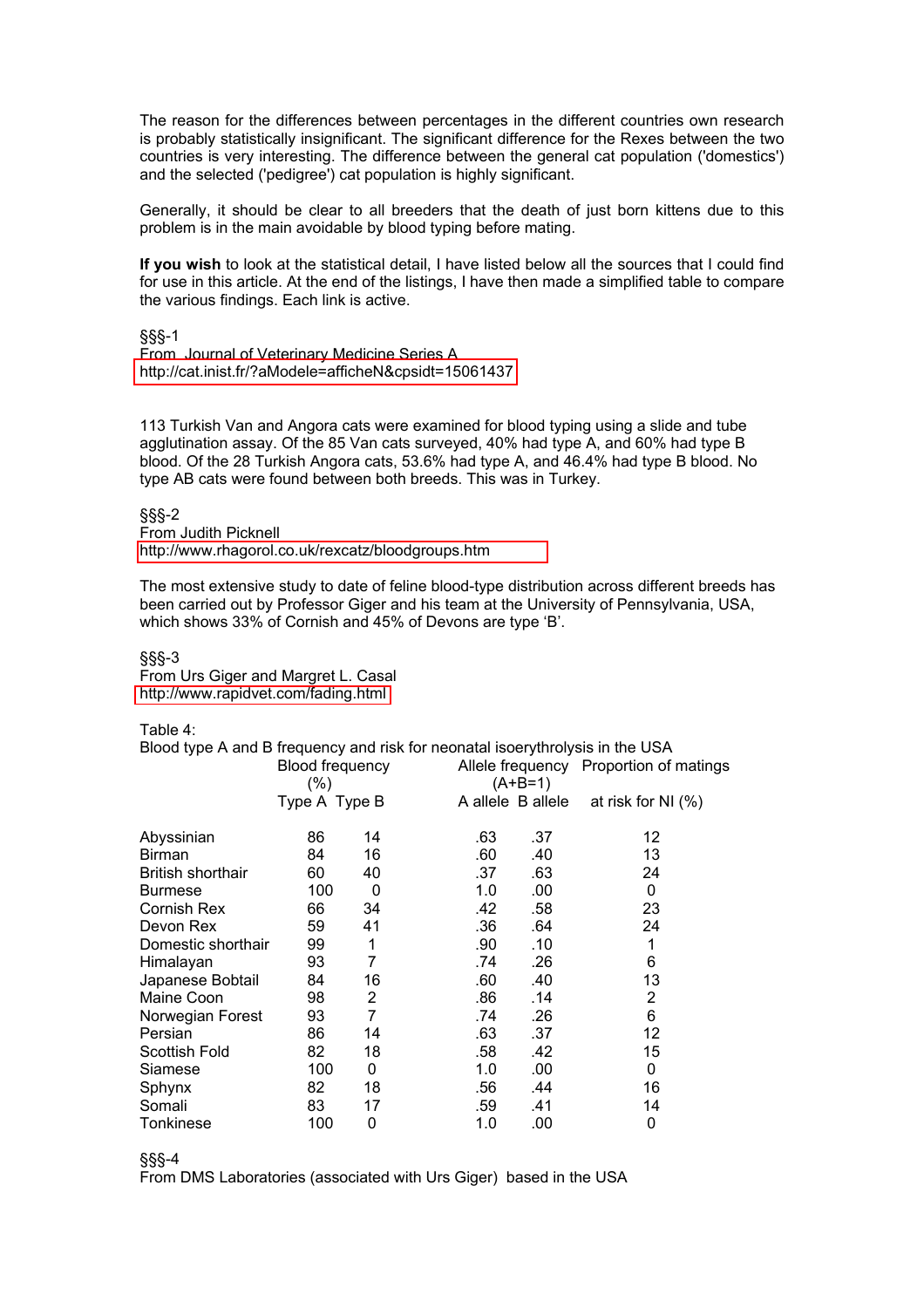## <http://www.rapidvet.com/felinepi.html>

BREED FREQUENCY OF B TYPE (%) BREED FREQUENCY OF B TYPE (%)

| Abyssinian        | 14 | Japanese Bobtail | 16 |
|-------------------|----|------------------|----|
| Birman            | 16 | Persian          | 14 |
| <b>British SH</b> | 40 | Scottish Fold    | 18 |
| Cornish Rex       | 34 | Somali           | 17 |
| Devon Rex         |    | Sphynx           | 19 |

§§§-5

From Dr. Diane Addie based in the UK

<http://www.dr-addie.com/Blood%20groups.htm#What%20is%20neonatal%20isoerythrolysis?>

| <b>Breed</b>             | Type B     | Type AB | Total no. of cats tested by author |
|--------------------------|------------|---------|------------------------------------|
| Abysinnian               | 0%         |         | 6                                  |
| Asian                    | 0%         |         | 1                                  |
| Bengal                   | 0%         | 50% *1  | $8*1$                              |
| <b>Birman</b>            | 22%        |         | 69                                 |
| <b>British Shorthair</b> | 53%        | 0%      | 128                                |
| <b>Burmese</b>           | 0%         |         | 16                                 |
| Chinchilla               | 0%         |         | 1                                  |
| <b>Cornish Rex</b>       | 20-30% *2  |         |                                    |
| Devon Rex                | 54%        | 7%      | 28                                 |
| Domestic shorthair       | 8%         | 2%      | 48                                 |
| Domestic longhair        | 7% * 2     | 14% *1  | $14*1$                             |
| <b>Exotic Shorthair</b>  | 20-30% *2  |         |                                    |
| Himalayan                | 10-20% *2  |         |                                    |
| Japanese Bobtail         | 10-20% *2  |         |                                    |
| Maine Coon               | $< 5\%$ *2 |         | $\frac{2}{3}$                      |
| Manx                     | 0%         |         |                                    |
| Norwegian Forest         | <5% *2     |         |                                    |
| Ocicat                   | $0\%$ *2   |         |                                    |
| Oriental shorthair       | $0\%$ *2   |         |                                    |
| Persian                  | 12% *1     |         | $17*1$                             |
| <b>Scottish Fold</b>     | 0%         |         | 1                                  |
| Siamese                  | 0%         |         | $\overline{7}$                     |
| Somali                   | 10-20%     | 22% *1  | $9*1$                              |
| Sphynx                   | 10-20%     |         | 3                                  |
| Ragdoll                  | 8%         | 8%      | 24                                 |
| Turkish Van              | 0%         |         | 1                                  |

\* Where I have not tested any members of a breed, or another author has tested more cats, I've used their percentages: Knottenbelt et al, 1999<sub>1</sub> or Callan & Giger, 1994<sub>2</sub>.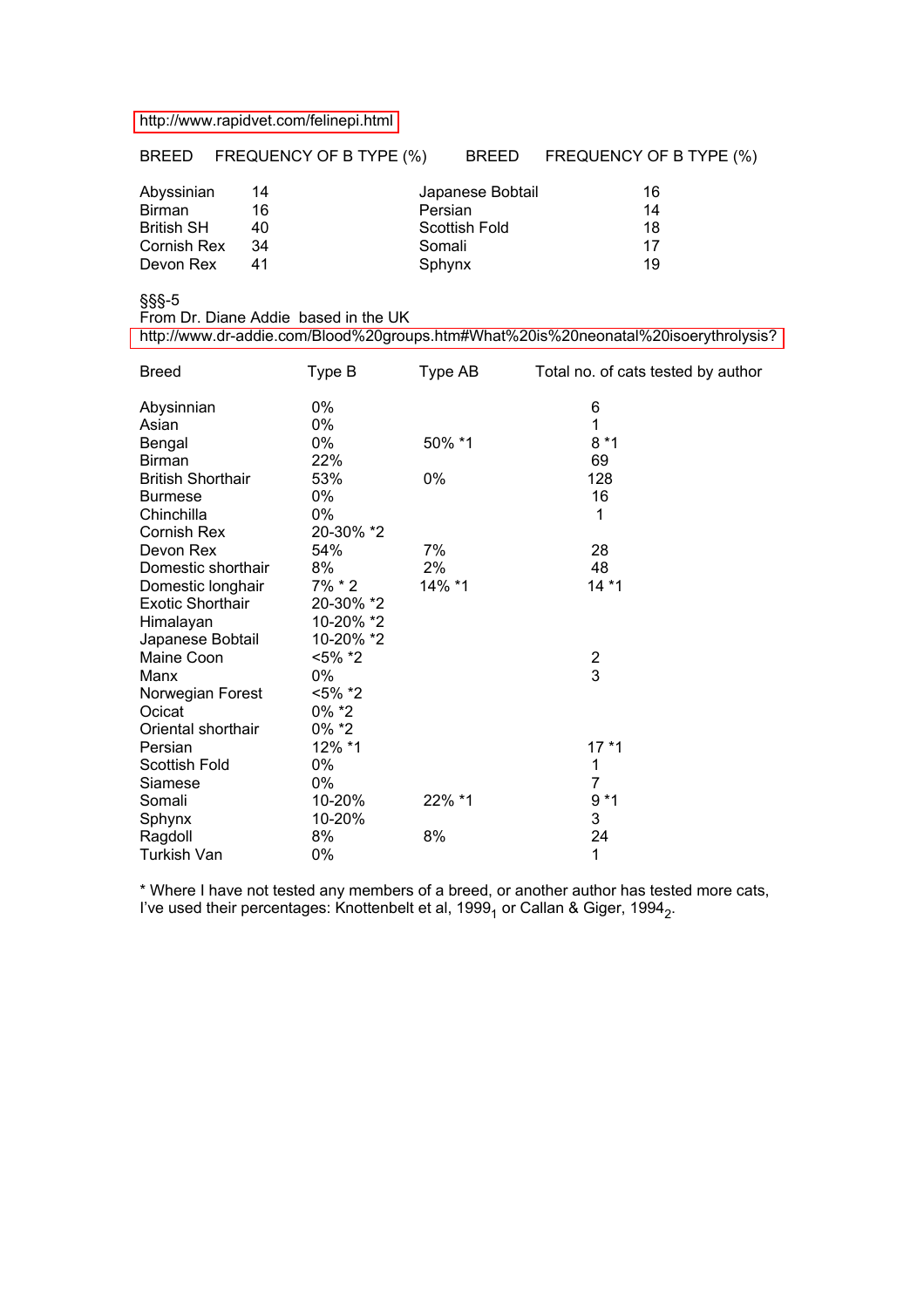§§§-6 From Urs Giger 1991 USA (my translation) Found at<http://www.felissana.nl/dutch/text/folders/Folder%20Bloedgroepen%2003-2002.pdf>

| <b>Breed</b>               | А    | в   | Total<br>$A + B$ | <b>Fraction B</b><br>dieren | Geschatte<br>Genfreq. B |
|----------------------------|------|-----|------------------|-----------------------------|-------------------------|
| Abyssinian                 | 155  | 39  | 194              | 0.201                       | 0.448                   |
| Sacred Birman 178          |      | 38  | 216              | 0.176                       | 0.419                   |
| <b>British Shorthair35</b> |      | 50  | 85               | 0.588                       | 0.767                   |
| Devon Rex                  | 57   | 43  | 100              | 0.430                       | 0.656                   |
| Himalayan                  | 28   | 7   | 35               | 0.200                       | 0.447                   |
| Persian                    | 129  | 41  | 170              | 0.241                       | 0.491                   |
| Scottish Fold              | 23   | 4   | 27               | 0.148                       | 0.385                   |
| Somali                     | 21   | 6   | 7                | 0.222                       | 0.471                   |
| Remaining                  | 33   | 8   | 41               | 0.195                       | 0.442                   |
| Pure A                     | 205  | 0   | 205              | 0                           | 0                       |
| Total pedigree             | 864  | 236 | 1100             | 0.215                       |                         |
| Housecat                   | 1069 | 3   | 1072             | 0.003                       | 0.053                   |
| Total                      | 1933 | 239 | 2172             | 0.110                       |                         |

§§§-7

From Knottenbelt et al 1999 UK (my translation) Was also found at <http://www.felissana.nl/dutch/text/folders/Folder%20Bloedgroepen%2003-2002.pdf>

| Breed                        | Total          | A (n + %)  | $B(n + %)$ | AB $(n + %)$ |
|------------------------------|----------------|------------|------------|--------------|
| <b>British Shorthair 121</b> |                | 48 (39.7)  | 71 (58.7)  | 2(1.6)       |
| Sacred Birman 24             |                | 15 (62.5)  | 7(29.2)    | 2(8.3)       |
| Persian                      | 17             | 15 (88.9)  | 2(11.8)    | 0            |
| Burmese                      | 10             | 9(90)      | 1(10)      | 0            |
| Somali                       | 9              | 7(77.8)    | 0          | 2(22.2)      |
| Bengal                       | 8              | 4(50)      | 0          | 4(50)        |
| Ragdoll                      | 7              | 5(71.4)    | 2(28.6)    | 0            |
| Siamese                      | 4              | 4(100)     | 0          | 0            |
| Devon Rex                    | $\mathbf{2}^-$ | 2(100)     | 0          | 0            |
| Abyssinian                   | $\overline{2}$ | 1(100)     | 0          | 1(50)        |
| Chinchilla                   | 1              | 1(100)     | 0          | 0            |
| Turkish Van                  | 1              | 1(100)     | 0          | 0            |
| Bombay                       | 1              | 1(100)     | 0          | 0            |
| Total                        | 207            | 113 (54.6) | 83 (40.1)  | 11(5.3)      |
|                              | Total          | A (n + %)  | $B(n + %)$ | AB $(n + %)$ |
| Short hair                   | 125            | 110 (88)   | 10(8)      | 5(4)         |
| Long hair                    | 14             | 11(78.6)   | 1(7.1)     | 2(14.3)      |
| Total                        | 139            | 121 (87.1) | 11(7.9)    | 7(5)         |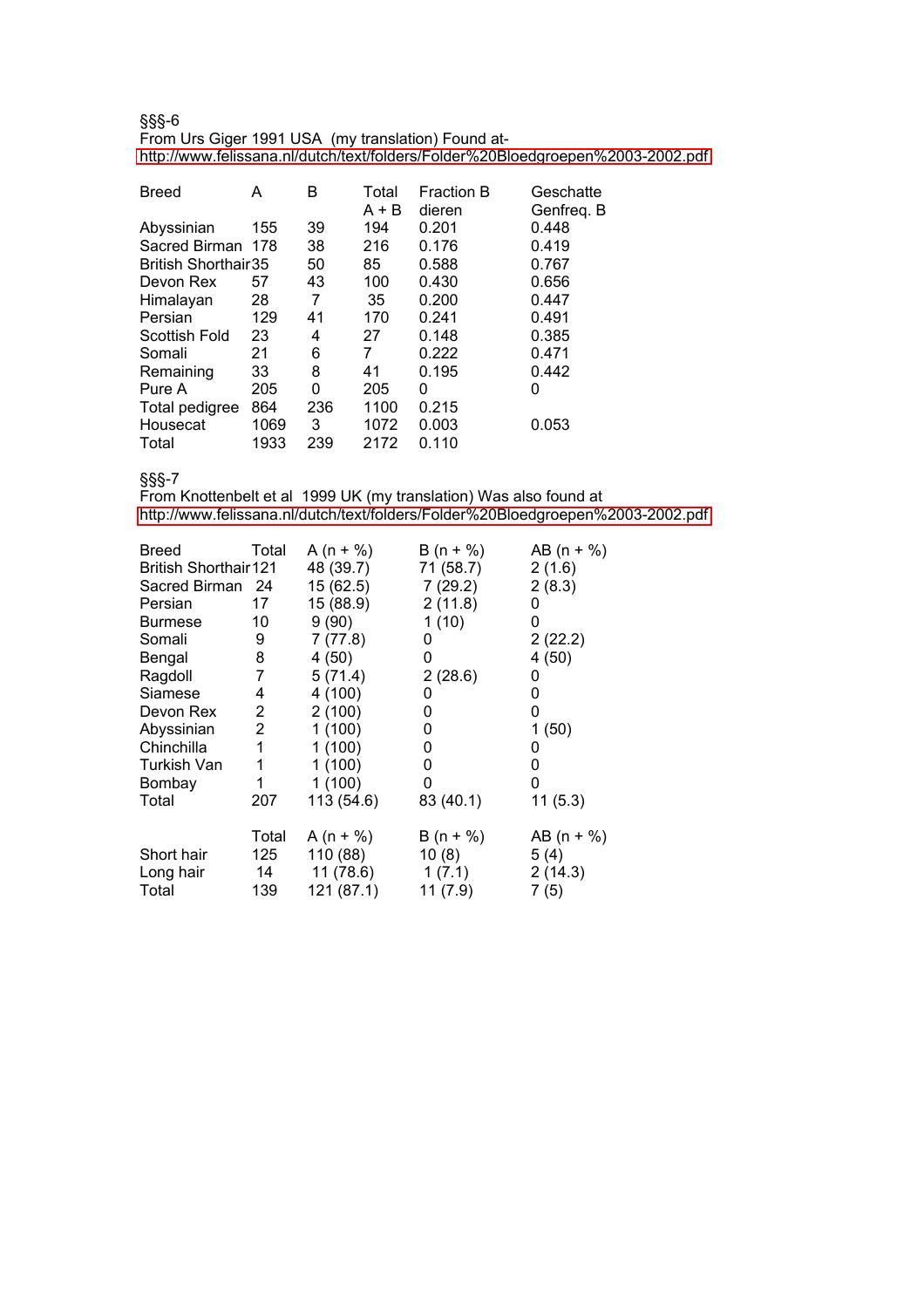## **My combined table**

For this I have listed only the results for Type B. I have also used the EMS breed codes for simplicity.

Under Breeds, the ¤ shows non-FIFe breeds.

In the original abstracts, no indication is given for some breeds as to whether or not both Long and Short Hair varieties are included.

Under the percentages, the \* indicates statistically insignificant results.

NOTE that some references above are different abstracts from the same source, but the comparisons below show/that they report *different* figures - perhaps the abstracts were put together from/on different dates?

| <b>Breed</b><br>data from                  | $\S$ §§-1<br>Turkey USA | $\S$ §§-2 | $\S$ §S-3<br><b>USA</b> | $\S$ §§-4<br><b>USA</b> | $\S$ § $S$ -5<br>UK | $\S$ §§-6<br><b>USA</b> | $\S$ §§-7<br>UK |
|--------------------------------------------|-------------------------|-----------|-------------------------|-------------------------|---------------------|-------------------------|-----------------|
| <b>ABY</b><br>ASL/S¤                       |                         |           | 14                      | 14                      | 0<br>0              | 20                      | $0^*$           |
| <b>BEN</b>                                 |                         |           |                         |                         | 0                   |                         | 0               |
| <b>BOM¤</b><br><b>BRI</b>                  |                         |           | 40                      | 40                      | 53                  | 59                      | $0^*$<br>59     |
| <b>BUR</b>                                 |                         |           | 0                       |                         | 0                   |                         | 10              |
| Chinchilla?¤                               |                         |           |                         |                         | 0*                  |                         | $0^*$           |
| <b>CRX</b>                                 |                         | 33        | 34                      | 34                      | 20-30               |                         |                 |
| <b>DRX</b><br>DomesticSH                   |                         | 45        | 41<br>1                 | 41                      | 54<br>8             | 43                      | $0^*$           |
| DomesticLH                                 |                         |           |                         |                         | $\overline{7}$      |                         |                 |
| <b>EXO</b>                                 |                         |           |                         |                         | 20-30               |                         |                 |
| Himalayan¤                                 |                         |           | $\overline{7}$          |                         | $10 - 20$           | 20                      |                 |
| <b>JBT</b><br><b>MAN</b>                   |                         |           | 16                      | 16                      | $10 - 20$<br>0      |                         |                 |
| <b>MCO</b>                                 |                         |           | $\frac{2}{7}$           |                         | $5$                 |                         |                 |
| <b>NFO</b>                                 |                         |           |                         |                         | $5$                 |                         |                 |
| OCI<br><b>ORI</b>                          |                         |           |                         |                         | 0<br>0              |                         |                 |
| <b>PER</b>                                 |                         |           | 14                      | 14                      | 12                  | 24                      | 12              |
| <b>RAG</b>                                 |                         |           |                         |                         | 8                   |                         |                 |
| SFL/S¤                                     |                         |           | 18                      | 18                      | 0                   | 15                      |                 |
| <b>SBI</b>                                 |                         |           | 16                      | 16                      | 22                  | 18                      | 29<br>$0^*$     |
| <b>SIA</b><br><b>SPH</b>                   |                         |           | 0<br>18                 | 19                      | 0<br>$10 - 20$      |                         |                 |
| <b>SOM</b>                                 |                         |           | 17                      | 17                      | $10 - 20$           | 22                      | 0               |
| <b>TON¤</b>                                |                         |           | 0                       |                         |                     |                         |                 |
| <b>TUA</b><br><b>TUV</b>                   | 46                      |           |                         |                         |                     |                         |                 |
| Others¤                                    | 60                      |           |                         |                         | 20                  |                         | 0*              |
| LH?                                        |                         |           |                         |                         |                     |                         | 7               |
| SH?                                        |                         |           |                         |                         |                     |                         | 8               |
| Total pedigree                             |                         |           |                         |                         | 22                  |                         |                 |
| <b>Total domestic</b><br><b>Total both</b> |                         |           |                         |                         | $<$ 1<br>11         |                         |                 |
|                                            |                         |           |                         |                         |                     |                         |                 |